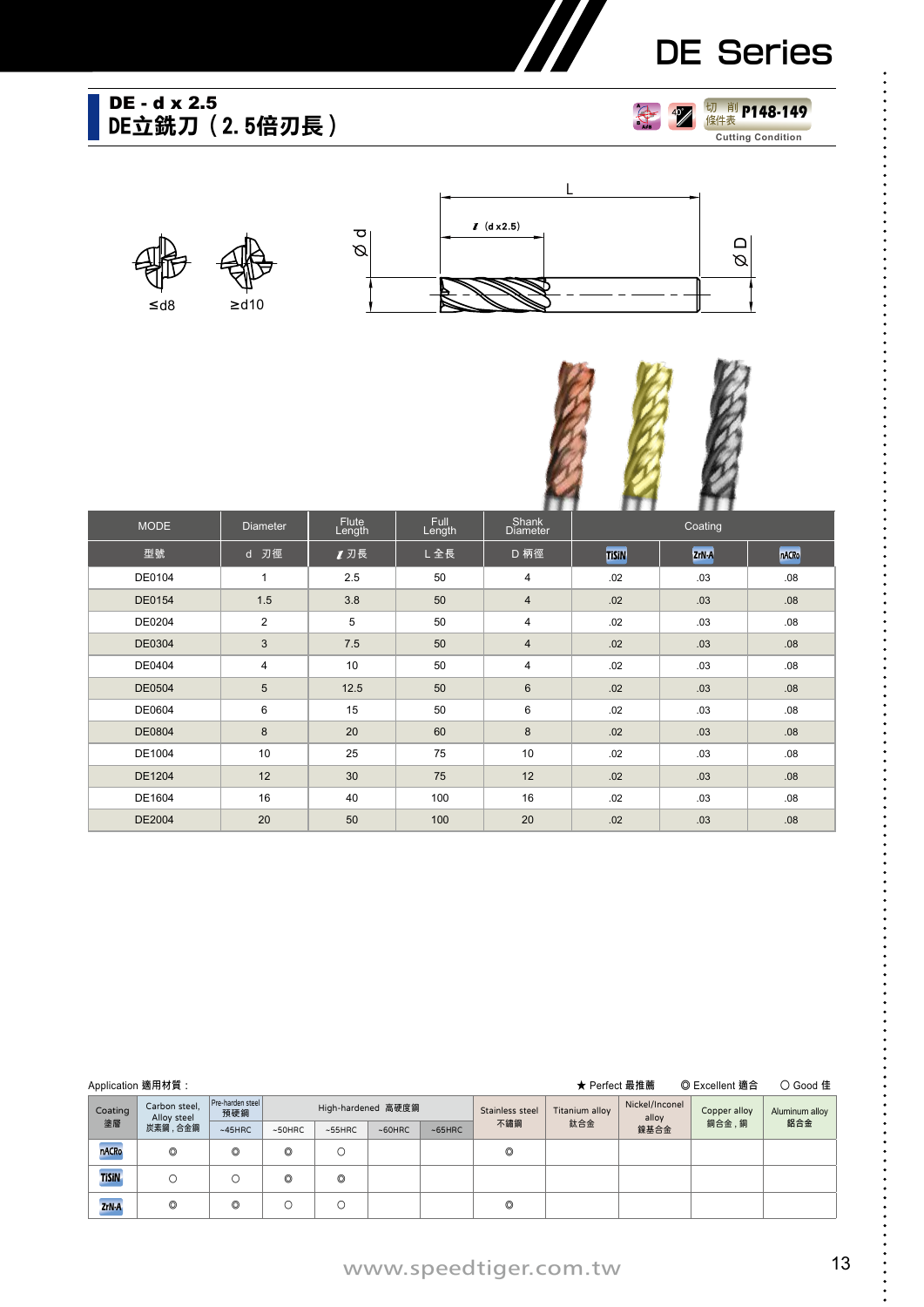### **DEM立銑刀(3倍刃長)** DEM - d x 3











| <b>MODE</b>    | Diameter        | Flute<br>Length | <b>Full</b><br>Length | ---<br>Shank<br><b>Diameter</b> | --<br>Coating |       |       |
|----------------|-----------------|-----------------|-----------------------|---------------------------------|---------------|-------|-------|
| 型號             | d 刃徑            | 1 刃長            | L全長                   | D 柄徑                            | <b>TISIN</b>  | ZrN-A | nACRo |
| <b>DEM0404</b> | 4               | 12              | 50                    | $\overline{4}$                  | .02           | .03   | .08   |
| <b>DEM0604</b> | $6\phantom{1}6$ | 18              | 60                    | 6                               | .02           | .03   | .08   |
| <b>DEM0804</b> | 8               | 24              | 75                    | 8                               | .02           | .03   | .08   |
| <b>DEM1004</b> | 10              | 30              | 75                    | 10                              | .02           | .03   | .08   |
| <b>DEM1204</b> | 12              | 36              | 100                   | 12                              | .02           | .03   | .08   |
| <b>DEM1604</b> | 16              | 48              | 100                   | 16                              | .02           | .03   | .08   |
| <b>DEM2004</b> | 20              | 60              | 150                   | 20                              | .02           | .03   | .08   |

| Application 適用材質:<br>★ Perfect 最推薦 |                                                          |                |                         |           |           |                    |     |                 |                |                         | ◎ Excellent 適合 | ○ Good 佳       |
|------------------------------------|----------------------------------------------------------|----------------|-------------------------|-----------|-----------|--------------------|-----|-----------------|----------------|-------------------------|----------------|----------------|
|                                    | Carbon steel,<br>Coating<br>Alloy steel<br>塗層<br>炭素鋼、合金鋼 |                | Pre-harden steel<br>預硬鋼 |           |           | High-hardened 高硬度鋼 |     | Stainless steel | Titanium alloy | Nickel/Inconel<br>alloy | Copper alloy   | Aluminum alloy |
|                                    |                                                          | $~145$ HRC     | $~50$ HRC               | $~55$ HRC | $~50$ HRC | ~55HRC             | 不鏽鋼 | 鈦合金             | 鎳基合金           | 銅合金,銅                   | 鋁合金            |                |
|                                    | nACRo                                                    | $\circledcirc$ | O                       | O         |           |                    |     | O               |                |                         |                |                |
|                                    | <b>TiSiN</b>                                             | О              |                         | O         | O         |                    |     |                 |                |                         |                |                |
|                                    | ZrN-A                                                    | O              | O                       | Ο         |           |                    |     | O               |                |                         |                |                |